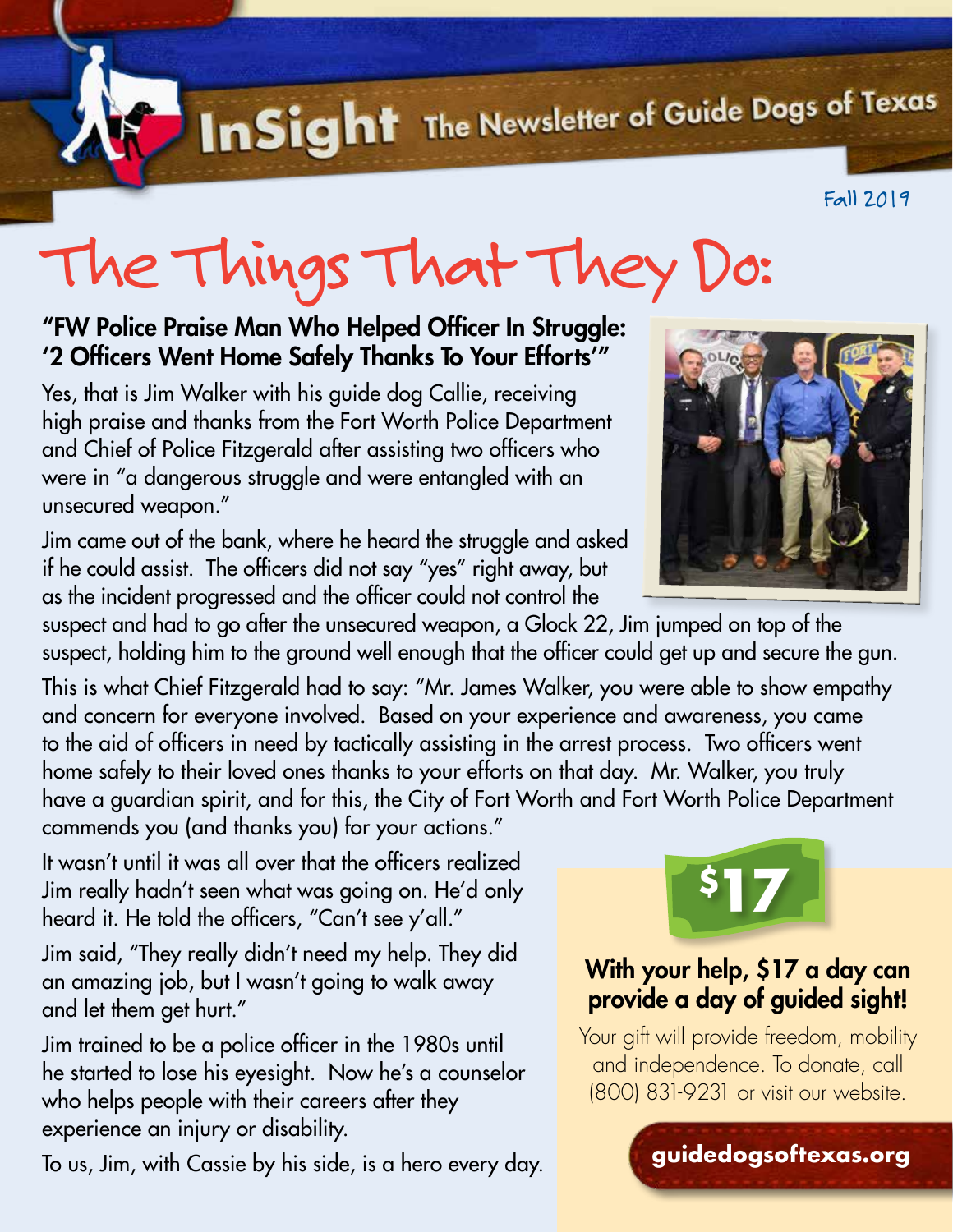### What have the amazing GDTX PUPPY-RAISERS **(VOLUNTEERS EXTRAORDINAIRE)**  and their pups been up to?



*Lily working on "food distraction", trying to ignore that snack in front of her nose.* 

*Liam at SeaWorld!* 



*Merlin learns to fly!* 



*Lincoln meets some feathered friends!* 



*Mark makes a new "friend"?* 



*Puppy-Raisers and their pups at GDTX for a fun training session!*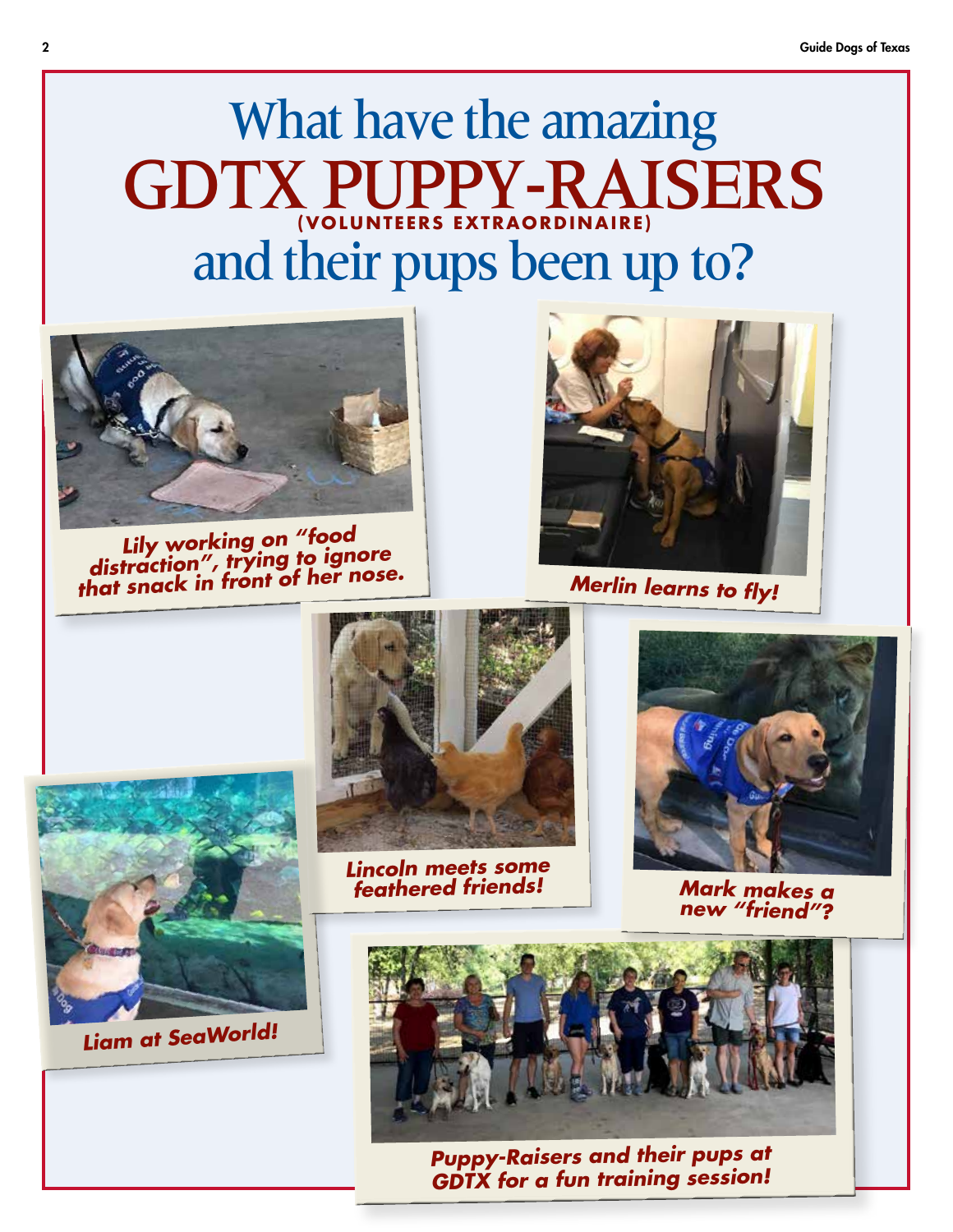# Roxie & Marsha � *A retired guide dog/love story by Marsha Rogers*

"Several years ago, I began volunteering at the Guide Dogs of Texas School. I was a weekend boarder, which meant I would host dogs in training over the weekend, giving them a break from school and a restful, loving environment for the weekend. A couple of years into this I received a clear vision – a call from God – to rehome a retiring guide dog and take the dog to visit and minister to hospice patients.

The school knew what I felt I had been called to do and was very receptive to the dog continuing a life of service after retiring from guiding. I had been on the waiting list for 6 years when I got the call. They felt like they had the dog for me and would I like to meet her.

 A few days later, the Guide Dogs of Texas van pulled into my driveway and there was Roxie – a beautiful black lab. The staff member and I visited while Roxie looked around. When we went out to see the backyard she said, 'Oh Roxie! Have you come to retirement heaven?' I did not know how providential her statement was.

Roxie had been guiding a blind and deaf woman for 8 years. She had worked very hard for a long time and it took a couple of months for her to understand that she didn't have to work anymore. At first, every time I got up to go to another room, she was instantly by my side – that's what she had needed to do for 8 years. I explained to her she didn't have to work anymore. I had something for her to lie on in every room since she would follow me everywhere. Slowly she began to understand she was 'off-duty'.

She and I developed a relationship like I had never experienced. Roxie loved me like no other had and I loved her deeply. She brought great joy to my life. She was the sweetest girl in the world.

I wanted to share the joy that Roxie brought to me with others, so I researched how Roxie and I could be certified as a therapy dog team. There were so many places that needed her special type of love – hospice, wounded warriors, cancer patients, children with reading difficulties (they would practice reading to Roxie!).

Roxie came to her retirement, as well as the love and rest she was experiencing, while being happy to help me when it was time to practice what we needed to learn together to be a therapy team. The absolute love she gave to me was overwhelming.

As we waited for our evaluation day to arrive, practicing together daily, something was off. She was not eating normally.

She tried so hard but something was very wrong. The results came back that her liver was fine, but she had kidney cancer. It was not good. The vet was wonderfully kind thanks be to God. He said to take her home and live through the next few days.

The next couple of days were excruciating. I fixed a place for her at the foot of my bed where she had all her favorite toys, blankets and a snuggly comforter to lie on. I stayed with her. By the second day she was not eating at all. I knew I had to let her go. A friend went with me back to the hospital to have her euthanized and cremated. I was devastated.

**When I received her ashes and a bit of fur they had saved for me, I reached out to the woman Roxie had guided for those 8 years. She lives in Uvalde and after telling her Roxie had died, I asked if she would like me to take some of Roxie's ashes to her. She was very grateful for the offer. I went to Uvalde and when I handed her Roxie's fur and she smelled it…..she said,'Yes, that's my Roxie'.** 

I tell this story to help me understand that even when I know I have received and clearly understood a specific call from God, I do not know everything.

I know that she needed me and I needed her and I believe God brought us together. I did not know I would be Roxie's hospice caregiver. I truly hope I am not called to be Hospice for retiring Guide Dogs. It was devastating. But

**I am back on the list of candidates for rehoming retiring Guide Dogs. I will trust God while I wait."** 





#### **[guidedogsoftexas.org](https://guidedogsoftexas.org)**